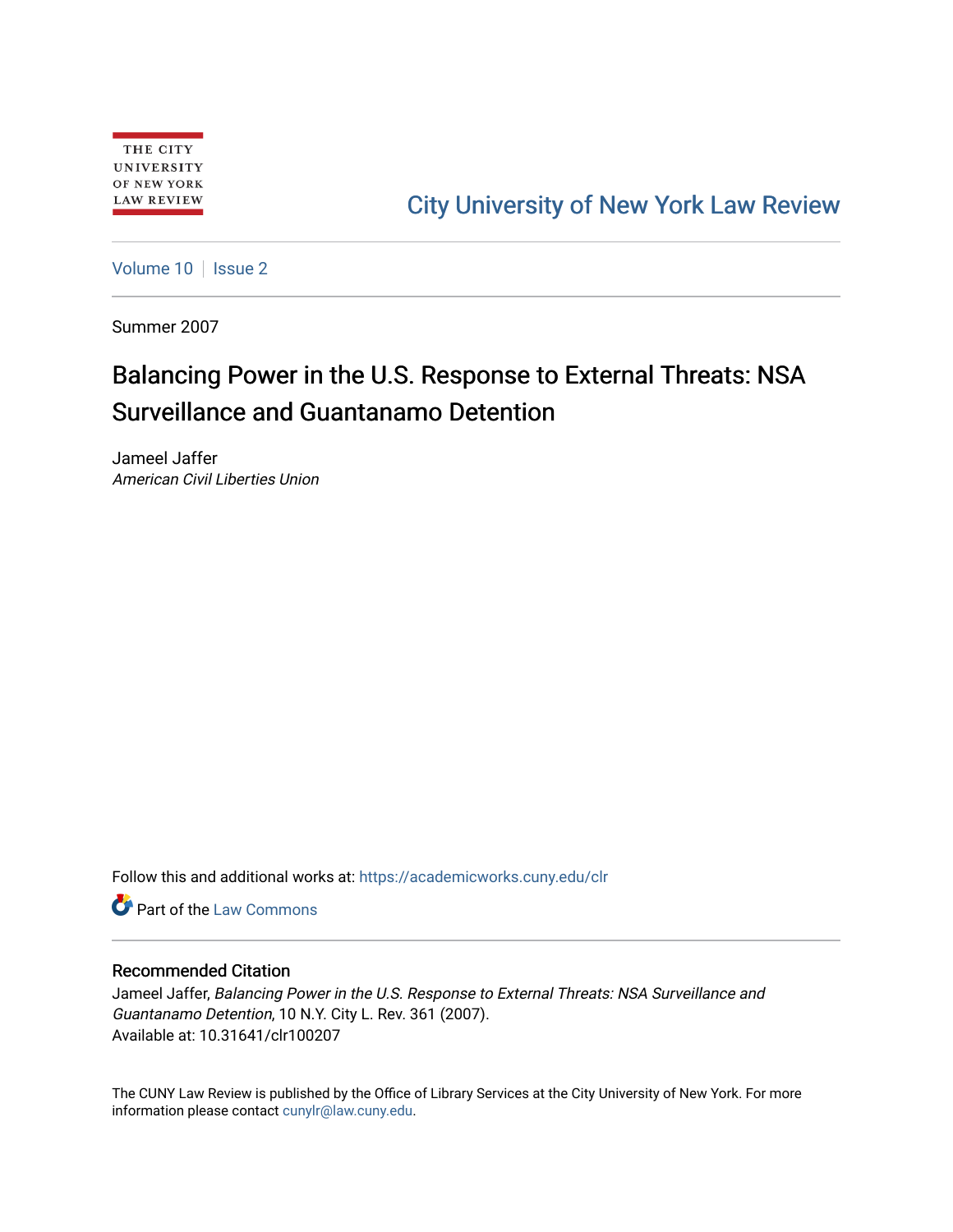### **BALANCING POWER IN THE U.S. RESPONSE TO EXTERNAL THREATS: NSA SURVEILLANCE AND GUANTANAMO DETENTION ´**

#### *Jameel Jaffer*\*

I am going to talk about legal challenges to surveillance conducted by the NSA—the National Security Agency. It may not be immediately obvious to you what this topic has to do with Guanta-´ namo, beyond the fact that the administration has defended its surveillance policies, like its detention policies, by reference to the threat of international terrorism. But, in fact, the two contexts raise some of the same legal questions. In particular, the two contexts raise similar questions about the respective roles of the executive, legislative, and judicial branches in determining the nation's response to external threats.

In the area of national security policy—though not *only* in this area—the current administration has taken a capacious view of executive authority and it has taken a correspondingly circumscribed view of the authority possessed by the two other branches. Thus at various times over the last five years, the administration has proposed that the executive branch possesses exclusive or near-exclusive authority to determine, among other things, what interrogation methods may be used against suspected terrorists; whether individuals—including U.S. citizens—ought to be detained without charge as enemy combatants; and what rules should apply in the military's prosecution of foreign enemy combatants charged with war crimes. When pressed to identify the source of this sweeping authority, the administration has pointed to two things. It has pointed, first, to Congress's September 2001 Authorization for Use of Military Force (AUMF), which empowers the President to take action against those responsible for the September 11th attacks and against those who harbored them. And, more radically, the administration has pointed to Article II of the Constitution, which, it says, not only empowers the President to protect the nation against foreign threats, but also renders unconstitutional Congress's efforts to regulate this power.

This theory of executive power was tested to some degree in Hamdi v. Rumsfeld,<sup>1</sup> which addressed the Executive's authority to

<sup>\*</sup> Deputy Director, National Security Program, American Civil Liberties Union.

<sup>1</sup> 542 U.S. 507 (2004).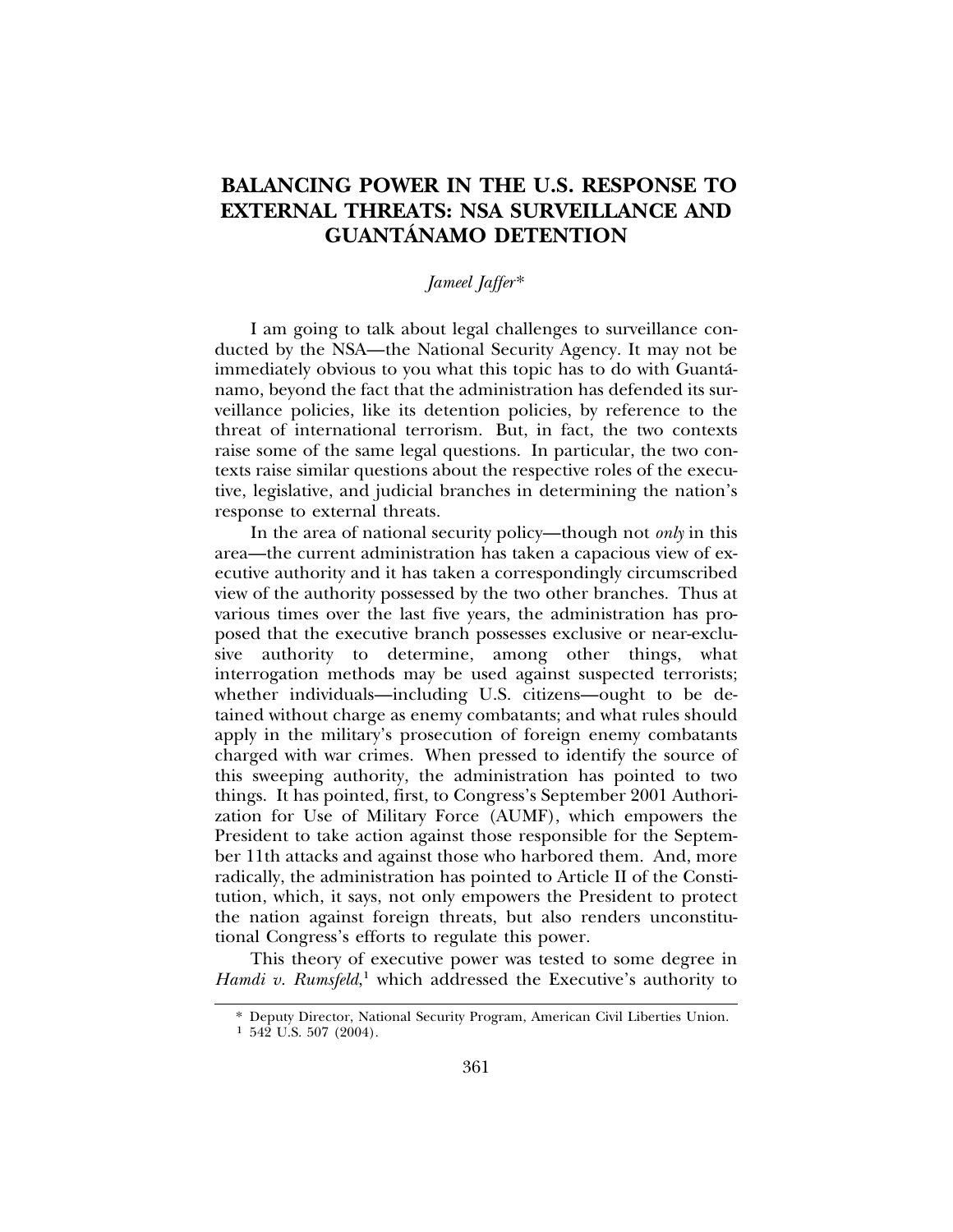detain combatants seized on the battlefield, and in *Hamdan v. Rum*sfeld,<sup>2</sup> which addressed the Executive's authority to convene military tribunals. But I think it is the National Security Agency cases that will be the real crucible.

Most of the NSA cases—and there are a number of them now—grow out of the same set of facts. In early 2006, the *New York Times* disclosed that President Bush had authorized the NSA to conduct foreign intelligence wiretaps inside the United States without compliance with FISA—the Foreign Intelligence Surveillance Act—which is a statute that Congress enacted in 1978 to govern the collection of foreign intelligence inside the United States.<sup>3</sup> FISA allows the FBI wide latitude to monitor the communications of people who are thought to be agents of foreign governments or of foreign terrorist organizations.<sup>4</sup> However, the statute also includes important safeguards against abuse. It sets out specific procedures that the executive branch must follow in order to initiate foreign intelligence surveillance inside the United States. The executive must submit a written application to a specially constituted intelligence court. The application must show that a "significant purpose" of the surveillance is to gather information about foreign threats to the country—rather than, for example, to gather evidence of criminal activity by purely domestic groups. And the application must show what's called "foreign intelligence probable cause"—that is, probable cause to believe that the target of the surveillance is the agent of a foreign government, political group, or terrorist group.

The NSA program, as described by senior administration officials, does not comply with any of those requirements.<sup>5</sup> According to public statements by administration officials, the program involves, among other things, the warrantless interception of telephone calls that originate or terminate inside the United States. The interceptions are not subject to judicial oversight, and they are not based on probable cause. Instead, these interceptions are initiated on the basis of a NSA shift supervisor's unilateral determination that one party to the communication is "linked," in some unspecified sense of the word, to a terrorist organization.

The administration announced in January that it was bringing

<sup>2</sup> 126 S. Ct. 2749 (2006).

<sup>3</sup> James Risen & Eric Lichtblau, *Bush Lets U.S. Spy on Callers Without Courts*, N.Y. TIMES, Dec. 16, 2005, at A1.

<sup>4</sup> 50 U.S.C. § 1802(a) (2004).

<sup>5</sup> *See supra* note 3, at A1.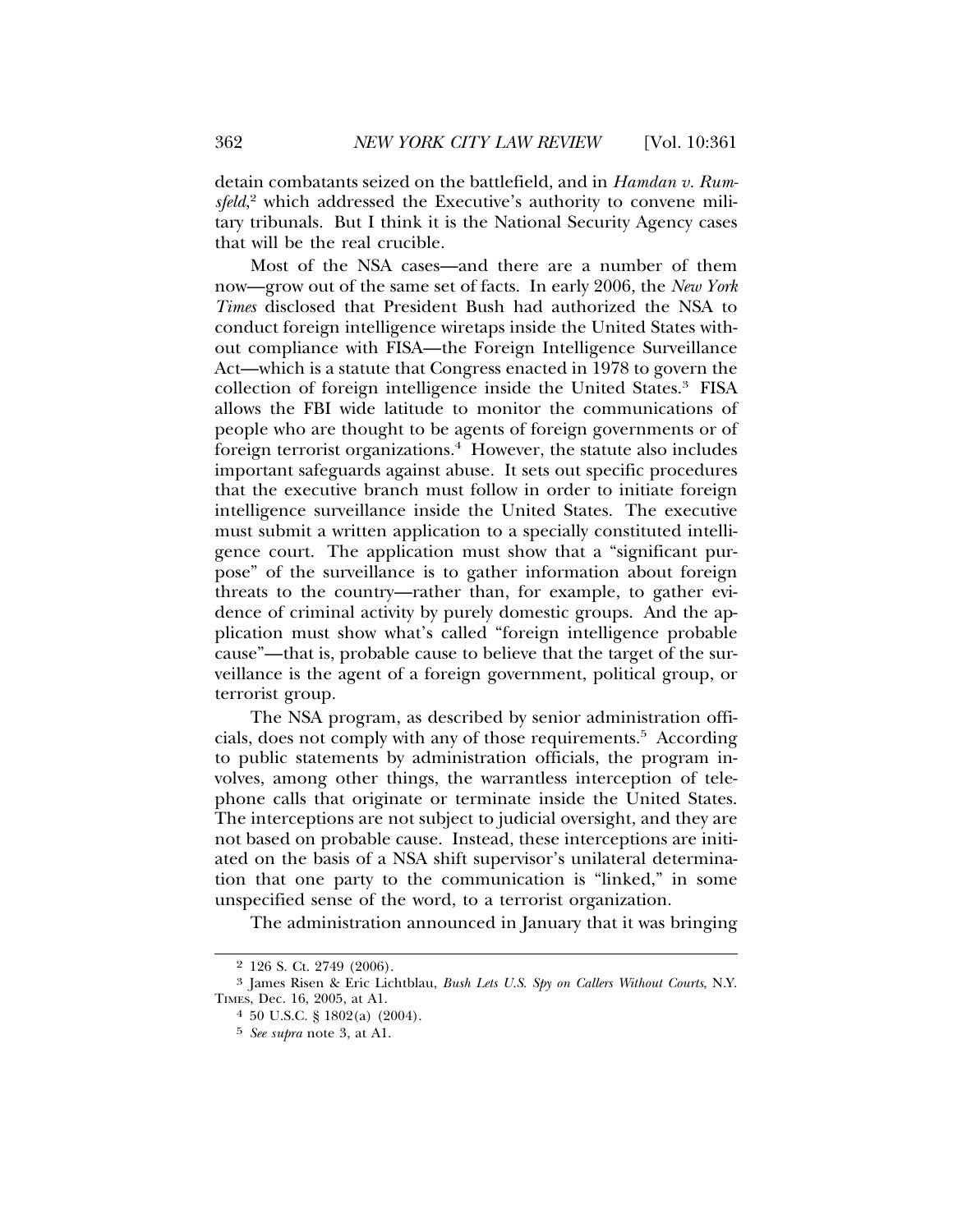the program within the authority of the FISA court, at least temporarily.<sup>6</sup> But it continues to insist that the program was legal, and it has expressly reserved the authority to resurrect the program at any time. For all we know, it has been resurrected already.

It is somewhat difficult to understand why the administration ever thought the program was necessary at all. FISA's requirements are not particularly onerous for the executive branch. In fact, the procedures are considerably less onerous than the ones that apply in criminal cases. In addition, FISA includes an emergency exception, for exigent circumstances, and it includes a provision that allows warrantless surveillance for fifteen days after a declaration of war. FISA, therefore, is not particularly burdensome. In drafting the legislation, Congress anticipated exigent circumstances, emergencies, and even war.

Nor is the FISA court unsympathetic to the executive branch. The FISA court meets in secret, allows only the government to appear before it, and does not ordinarily publish its decisions. Over the last twenty-five years, the Executive has submitted to the FISA court on the order of 20,000 surveillance applications, and of those 20,000 applications, the FISA court has denied only four. I do not want to say that the FISA court is simply a rubberstamp; I do not think that is entirely true. But the statistics are certainly suggestive, and it is difficult to believe that FISA has really been an impediment to the administration's intelligence efforts.

For whatever reason, though, the administration decided five years ago that it was going to inaugurate a domestic surveillance program outside the FISA framework and a program of warrantless wiretapping inside the nation's borders.

Now, as I said, the administration argues that Congress authorized the program through the Authorization to Use Military Force Act.<sup>7</sup> Here's the key sentence from a brief that the government recently filed in the Sixth Circuit: "Because the collection of foreign intelligence about the enemy in wartime is a fundamental and time-honored incident of armed conflict, such intelligence gathering is 'unmistakably' covered by Congress's Authorization for the Use of Military Force . . . ."8 But it is difficult to believe that Con-

<sup>6</sup> *See, e.g.,* Eric Lichtblau, *Judges and Justice Dept. Meet over Eavesdropping Program*, N.Y. TIMES, Jan. 10, 2006, at A14.

<sup>7</sup> Authorization for the Use of Military Force, Pub. L. No. 107–40, 115 Stat. 224

<sup>&</sup>lt;sup>8</sup> Brief for Appellants at \*14, American Civil Liberties Union et. al. v. National Security Agency et. al., Nos. 06-2095, 06-2140, 2006 WL 4055616 (6th Cir. Oct. 17, 2006) (citing Hamdi v. Rumsfeld, 542 U.S. 507, 519 (2004)).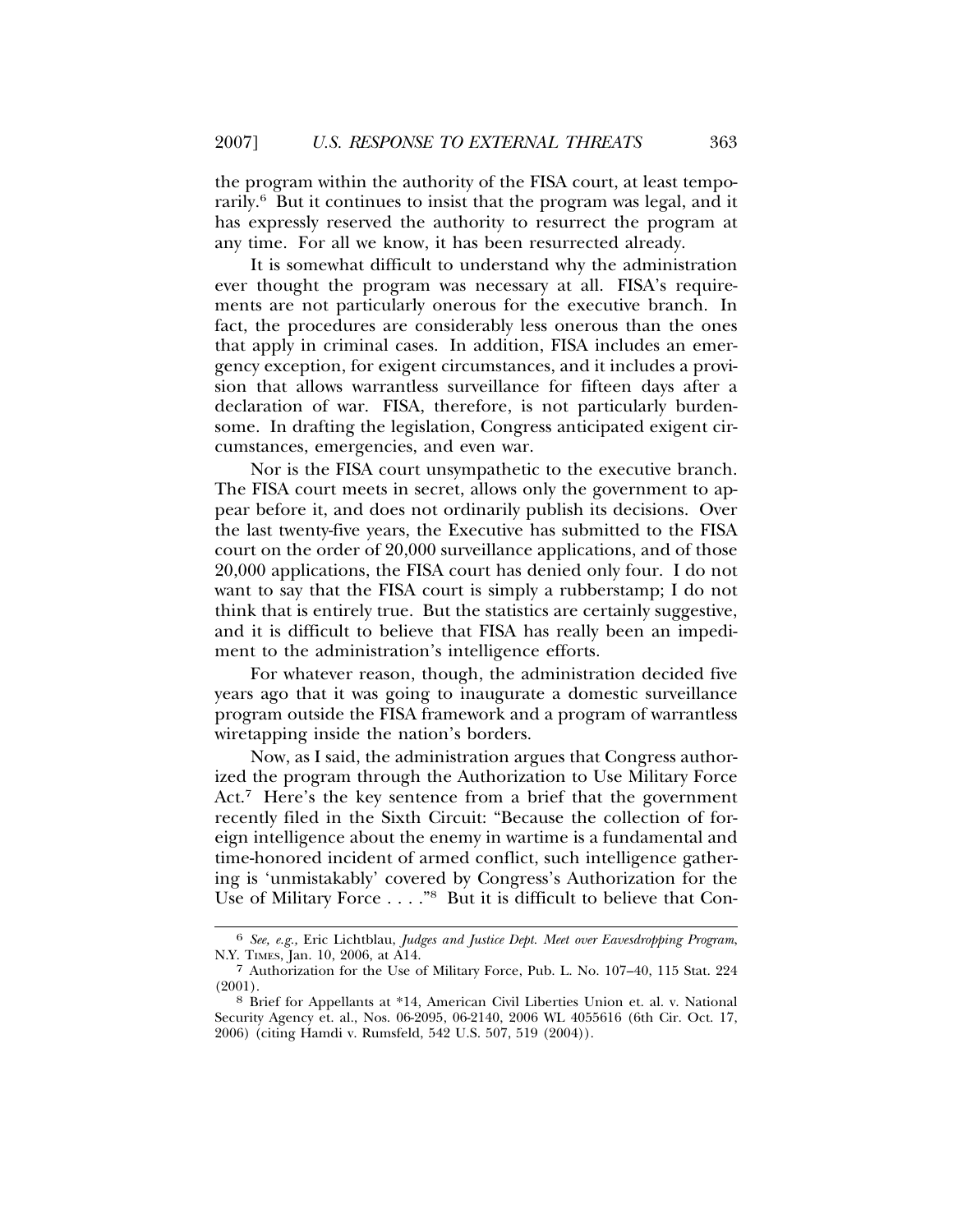gress meant the AUMF to implicitly repeal a comprehensive foreign intelligence statute that has been on the books for almost thirty years. In fact, when Senator Arlen Specter was presented with the administration's argument, he had this to say: "I do not think that any fair, realistic reading of the [AUMF] gives [the President] the power to conduct electronic surveillance."9 And Senator Specter was not the only one to offer this view. Senator Lindsey Graham, Republican of South Carolina, said this: "I will be the first to say when I voted for it, I never envisioned that I was giving to this President or any other President the ability to go around FISA carte blanche." $10^{\circ}$  So the administration's reliance on the AUMF is pretty weak, and even Republican members of Congress are saying so.

In fact, to accept the government's position would require us to conclude not only that the AUMF's general language authorized a program of judicially unsupervised electronic surveillance within the nation's borders, but also that the same general language implicitly repealed FISA's express prohibition of electronic surveillance except under the terms of FISA itself. As the Supreme Court has said repeatedly, repeals by implication are rarely recognized and can be established only by overwhelming evidence that Congress intended the repeal. And there is no such evidence here.

So everything comes down to the government's second defense of the program, which is not a statutory argument but a constitutional one. The government argues that under the Constitution, "[t]he 'President *alone*' is 'invested with the entire charge of hostile operations.'"11 In other words, the protection of the nation from foreign threats is the exclusive domain of the executive branch. To the extent that Congress has enacted legislation that limits the President's authority, the government says, the legislation is unconstitutional. This argument proposes a fairly radical reconception of executive power. Until now, it has been generally accepted that, although the President is Commander-in-Chief, the war and foreign affairs powers are shared between the President and Congress. The President has constitutional authority in these areas, but Congress can regulate the President's exercise of this

<sup>9</sup> *Wartime Executive Power and the National Security Agency's Surveillance Authority: Hearing Before the S. Comm. on the Judiciary*, 112th Cong. 12 (2006) (statement of Sen. Arlen Specter).

<sup>10</sup> *Id*. at 17 (statement of Sen. Lindsey Graham).

<sup>11</sup> Brief for Appellants, *supra* note 8, at \*45 (emphasis added) (internal citations **R** omitted).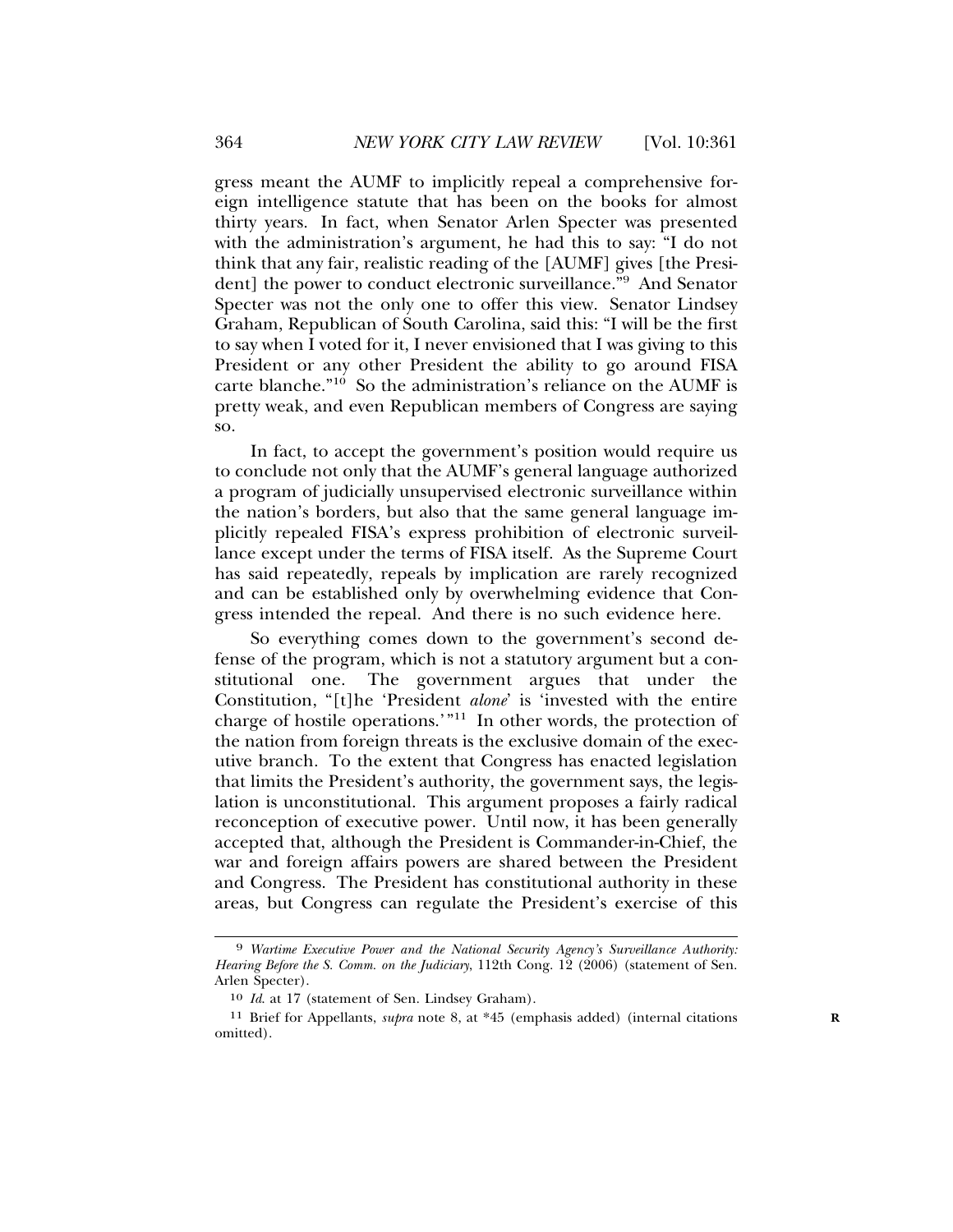authority.12

In fact, the Supreme Court said precisely this in *Youngstown*, which involved President Truman's attempted seizure of the nation's steel mills during the Korean War.13 In that case, the government argued that the seizures were a permissible exercise of the President's authority as Commander-in-Chief and of the President's "inherent" authority to respond to emergencies.14 But the Court rejected this argument, finding that the President could not constitutionally disregard a statute that implicitly prohibited the seizures.15 Essentially, the Court held that the President did not have the authority to disregard a duly enacted law.<sup>16</sup> The Court wrote, "The President's power to see that the laws are faithfully executed refutes the idea that he is to be a lawmaker. The Constitution limits his functions in the lawmaking process to the recommending of laws he thinks wise and the vetoing of laws he thinks bad."17

The current administration's theory of executive power basically asks for a reconsideration of *Youngstown*. It proposes, again, that the President alone is invested with the entire charge of hostile operations—and, even more troubling, that the President enjoys this unfettered authority even as to operations that, like the NSA program, are aimed principally at constitutionally protected activity that takes place inside the nation's borders. This theory proposes that the President can ignore the laws that Congress has enacted in exercise of its own war powers. But the Supreme Court's recent detention cases suggest that the Court is unlikely to be sympathetic to this argument.18 *Hamdan*, again, involved the President's authority to convene military commissions that did not comply with the Uniform Code of Military Justice.<sup>19</sup> Justice Stevens, writing for the Court, stated: "Whether or not the President has independent power, absent congressional authorization, to convene military commissions, he may not disregard limitations that Congress has, in proper exercise of its own war powers, placed on his powers."20 Justice Kennedy expanded on the same point in

<sup>12</sup> Youngstown Sheet & Tube Co. v. Sawyer, 343 U.S. 579, 585 (1952).

<sup>13</sup> *Id.* at 579.

<sup>14</sup> *Id.* at 584.

<sup>15</sup> *Id.* at 587–88.

<sup>16</sup> *Id.* at 585–86.

<sup>17</sup> *Id.* at 587.

<sup>18</sup> *See* Hamdan v. Rumsfeld, 126 S. Ct. 2749 (2006).

<sup>19</sup> *Id.*

<sup>20</sup> *Id.* at 2774 n.23 (citing *Youngstown*, 343 U.S. at 637 (Jackson, J., concurring)).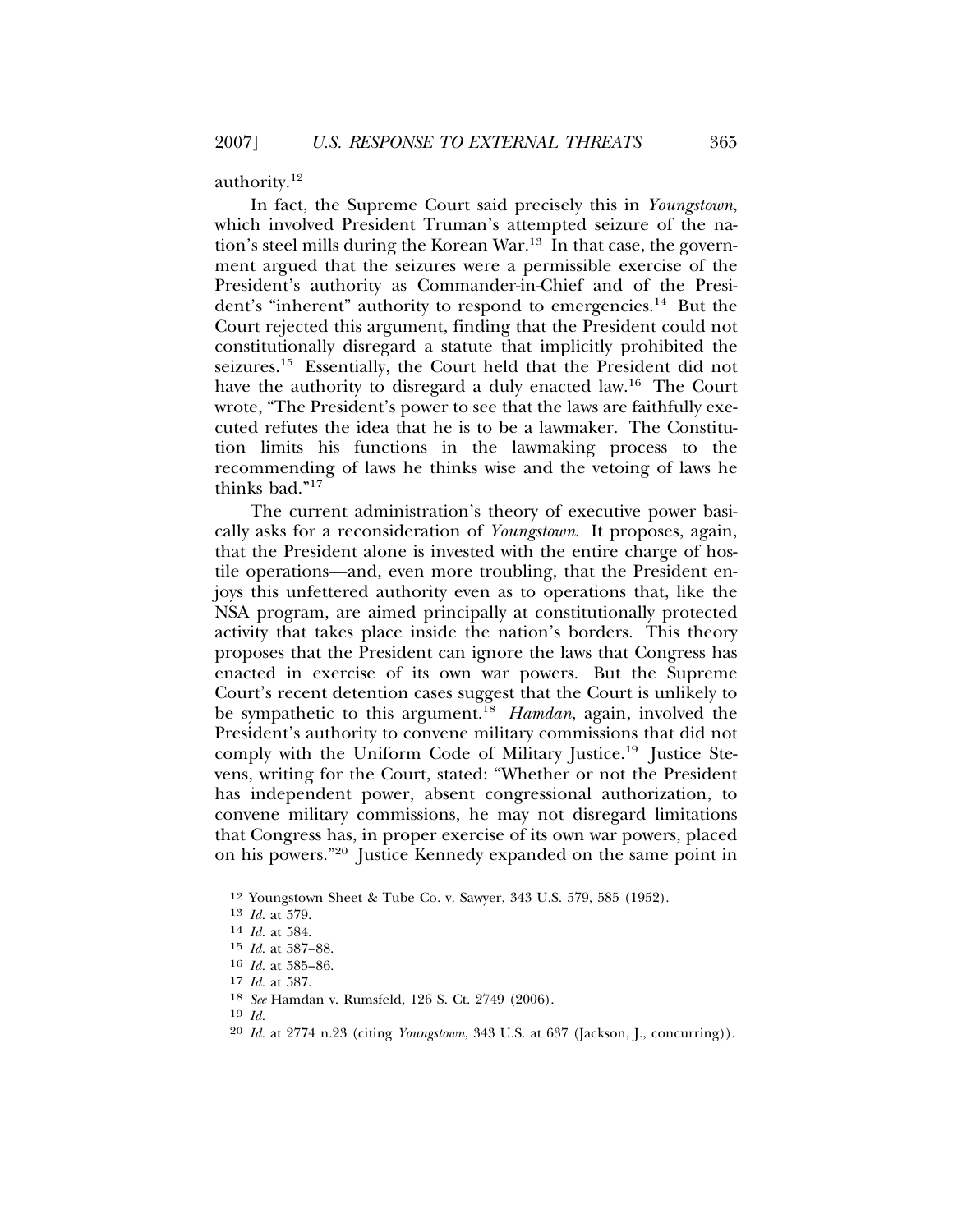his concurrence:

This is not a case . . . where the Executive can assert some unilateral authority to fill a void left by congressional inaction. It is a case where Congress, in the proper exercise of its powers as an independent branch of government, and as part of a long tradition of legislative involvement in matters of military justice, has considered the subject of military tribunals and set limits on the President's authority.<sup>21</sup>

The application of the *Youngstown*/*Hamdan* framework to the NSA program is straightforward. The Executive does not have the authority to disregard FISA any more than it had the authority to disregard the Uniform Code of Military Justice in *Hamdan* or the Labor Management Relations Act in *Youngstown*. Like the statutes that were at issue in those cases, FISA was the result of "a deliberative and reflective process engaging both of the political branches."22 In fact, when it was enacted, FISA was fully supported by the President, the Attorney General, and the directors of the FBI, CIA, and NSA. In his signing statement, President Carter characterized the statute as the result of "the legislative and executive branches of Government work[ing] together toward a common goal."23 To use Justice Kennedy's phrase, FISA was a law "derived from the customary operation of the Executive and Legislative Branches."24 It is not open to the President simply to ignore it.

The government argues that FISA is unconstitutional because it infringes on the President's constitutional authority. But if the NSA program conflicts with FISA (as the government has conceded that it does), it is the NSA program, not FISA, that is unconstitutional. That is the clear import of *Youngstown* and *Hamdan*. The President might have constitutional authority to engage in warrantless foreign intelligence surveillance in the context of Congressional silence; in fact some courts reached this conclusion before FISA was enacted.25 But, through FISA, Congress has permissibly acted in a field of shared constitutional authority to regulate the exercise of the President's power. The *Youngstown*/*Hamdan* line of cases makes clear that the President cannot simply ignore limita-

<sup>21</sup> *Id.* at 2799 (Kennedy, J., concurring).

<sup>22</sup> *Id.*

<sup>23</sup> Foreign Intelligence Surveillance Act of 1978, Statement on Signing S. 1566 into Law, 2 PUB. PAPERS 1853 (Oct. 25, 1978).

<sup>24</sup> *Hamdan*, 126 S. Ct at 2799 (Kennedy, J., concurring).

<sup>25</sup> U.S. v. Brown, 484 F.2d 418, 425 (5th Cir. 1973) (citing United States v. Smith, 321 F.Supp. 424 (C.D. Cal. 1971)).